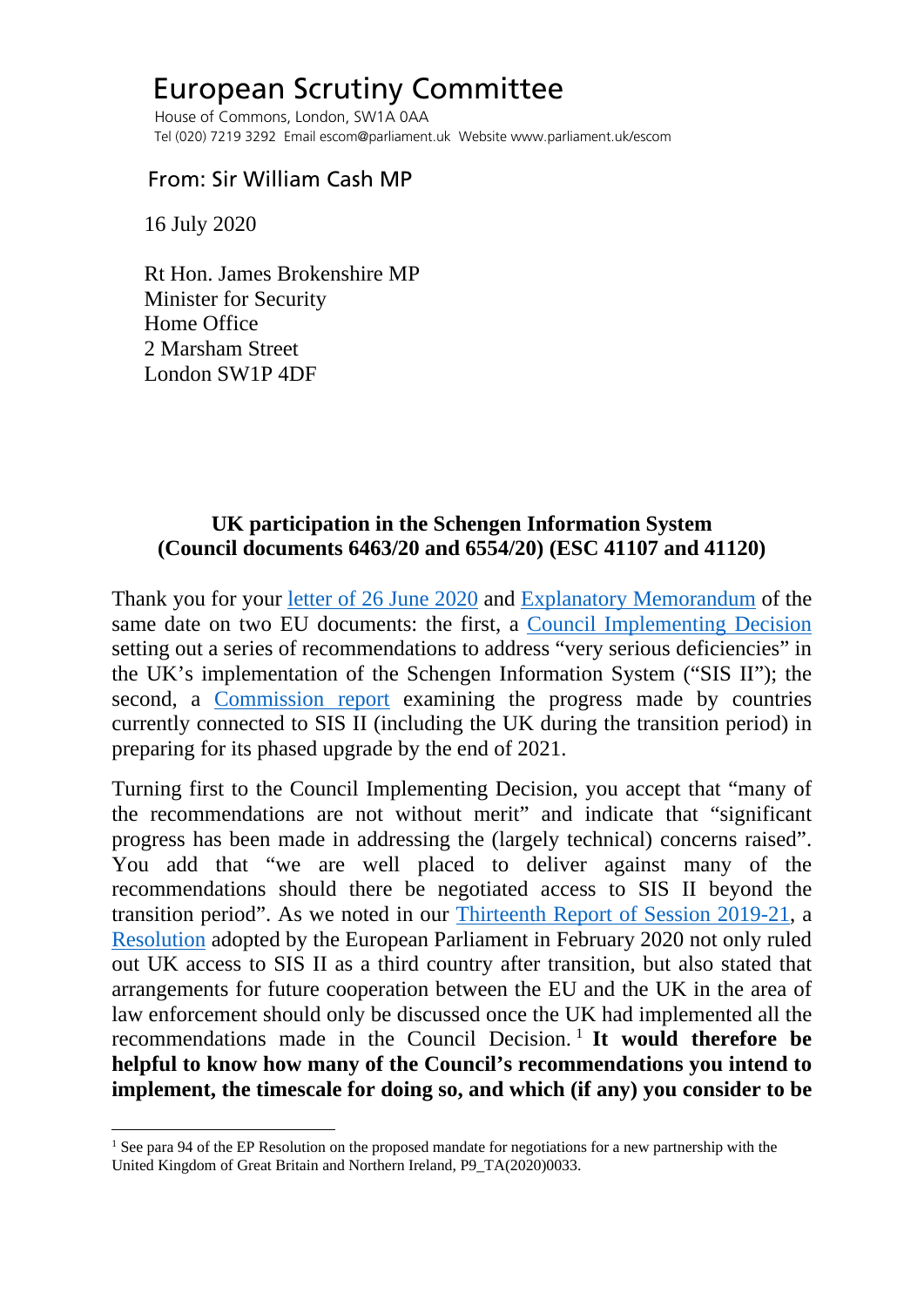### **without merit. We also reiterate the request made in our [letter of 18 June](https://committees.parliament.uk/publications/1563/documents/14847/default/)  [2020](https://committees.parliament.uk/publications/1563/documents/14847/default/) for details of the European Commission's assessment of the adequacy of the action plan drawn up by the UK in response to the Council Implementing Decision.**

We appreciate that the Government's approach to the upgrade of SIS II (to take effect in 2021) is "cautious and necessarily pragmatic", given the degree of uncertainty about the prospects for continued UK access to SIS II after transition. **We nonetheless ask you to confirm whether the UK has already deployed the Automated Fingerprint Identification System (AFIS) for fingerprint searches in SIS II or intends to do so before the end of 2020.**

We note your view that it is legally possible for the EU and the UK to agree capabilities similar to SIS II as part of a new relationship after transition. As you are aware, however, existing precedents for third country access to SIS II extend only to third countries (Iceland, Norway, Switzerland and Liechtenstein) which are part of the Schengen free movement area (having lifted their internal border controls with EU/Schengen countries). These non-EU Schengen countries are required, under their agreements with the EU, to apply the full Schengen rule book as it applies to EU Member States, as well as changes made to the rule book over time. $2$ 

While, as you note, the EU's Court of Justice ("CJEU") has no direct jurisdiction under these agreements, it does have a role to play under the mechanism established to ensure "the most uniform possible application and interpretation" of the Schengen rule book. Each non-EU Schengen country is required to report each year to a "Mixed Committee"<sup>[3](#page-1-1)</sup> on the way in which its administrative authorities and national courts have interpreted and applied the Schengen rule book, "as interpreted, where relevant, by the CJEU". There is also a requirement to "keep under constant review" relevant case law (cases decided in the CJEU and in domestic courts in Iceland, Norway, Switzerland and Liechtenstein) and to ensure the "regular mutual transmission" of this case law. Recognising that the way in which the CJEU interprets the Schengen rule book will be of direct interest to non-EU Schengen countries, their agreements with the EU include a right to submit their own statements or observations if a court in an EU Member State requests a ruling from the CJEU. Any "substantial divergence" in the way that the Schengen rule book is interpreted and applied would trigger a dispute and, potentially, the termination of the agreement if the Mixed Committee cannot settle the dispute within a specified time limit.

<span id="page-1-0"></span><sup>&</sup>lt;sup>2</sup> See the [EU's Schengen Association Agreement with Iceland and Norway,](https://eur-lex.europa.eu/resource.html?uri=cellar:d7302396-8e0e-4a5a-a460-e7a214f0935f.0008.02/DOC_1&format=PDF) its [Schengen Association](https://eur-lex.europa.eu/LexUriServ/LexUriServ.do?uri=OJ%3AL%3A2008%3A053%3A0052%3A0079%3AEN%3APDF) Agreement with Switzerland and its Protocol with Liechtenstein.

<span id="page-1-1"></span> $\frac{3}{3}$  The Mixed Committee consists of representatives of the relevant Schengen third country Government and members of the Council and Commission.